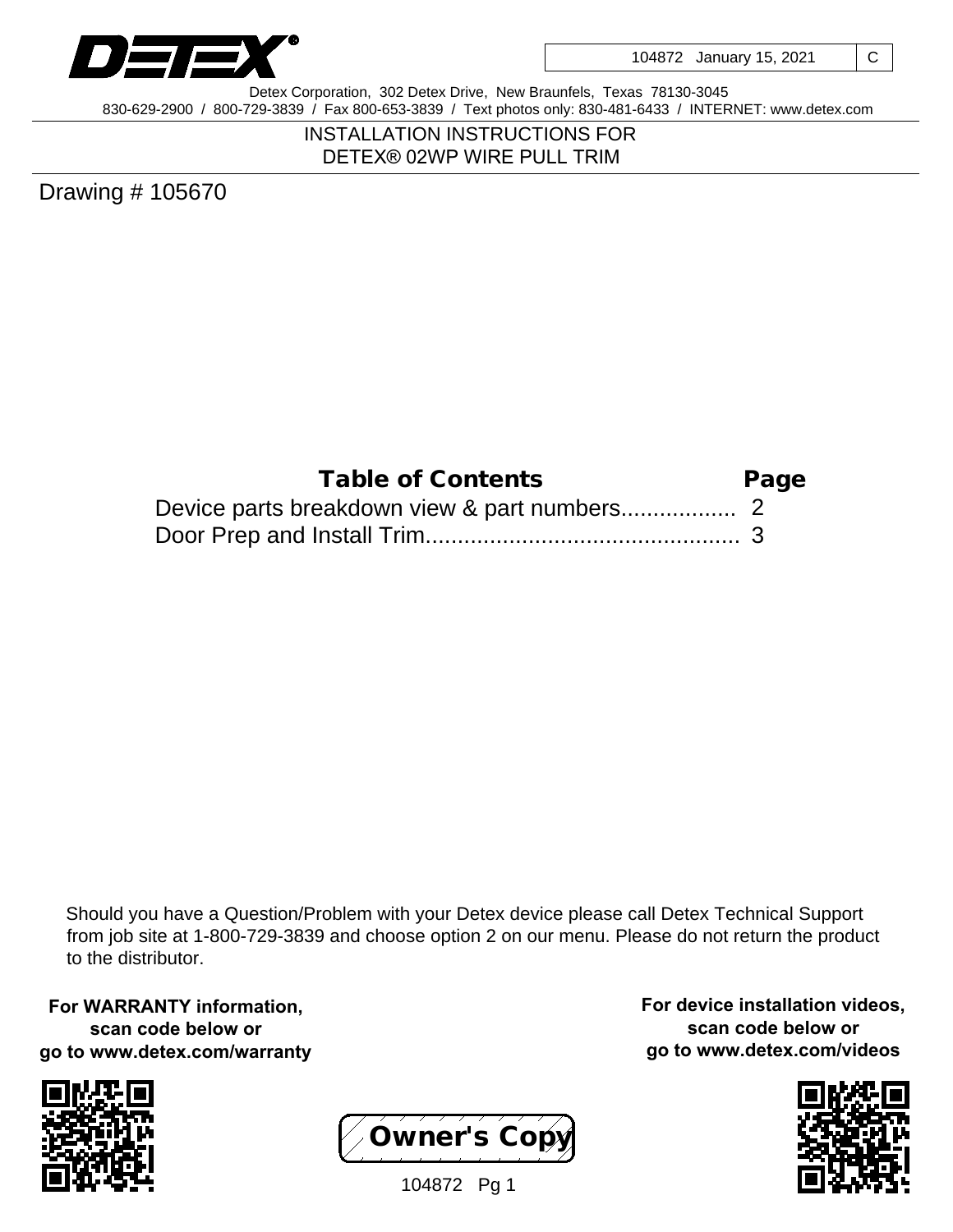

| <b>PARTS BREAKDOWN</b> |            |     |                                                          |
|------------------------|------------|-----|----------------------------------------------------------|
| <b>Item</b>            | P/N        | QTY | Description                                              |
|                        | 105245-X   |     | Wire Pull                                                |
| 2                      | PP-5067-25 |     | 1/4" Lockwasher                                          |
| 3                      | 102272-2   | 2   | 1/4" Finish Washer                                       |
| 4                      | 105624     |     | 1/4-20 x 2-3/4" PPH Screw (for 1-3/4" to 2" thick doors) |
|                        | 105638     |     | 1/4-20 x 3" PPH Screw<br>(for 2" to 2-1/4" thick doors)  |
| 5                      | 102271-144 | 2   | 1/4-20 x 2-3/4" PFH Screw (for 1-3/4" to 2" thick doors) |
|                        | 102271-148 |     | 1/4-20 x 3" PFH Screw<br>(for 2" to 2-1/4" thick doors)  |

Your particular part or configuration may not be shown: Contact Detex technical support at 800-729-3839 (option 2)

## **TOOLS AND SUPPLIES**

- Safety Glasses
- $\bullet$  Pencil
- Center Punch
- Hammer
- Power Drill
- Drill Bit & Tap Set
- Screw Driver (Phillips Drive)
- Tape Measure